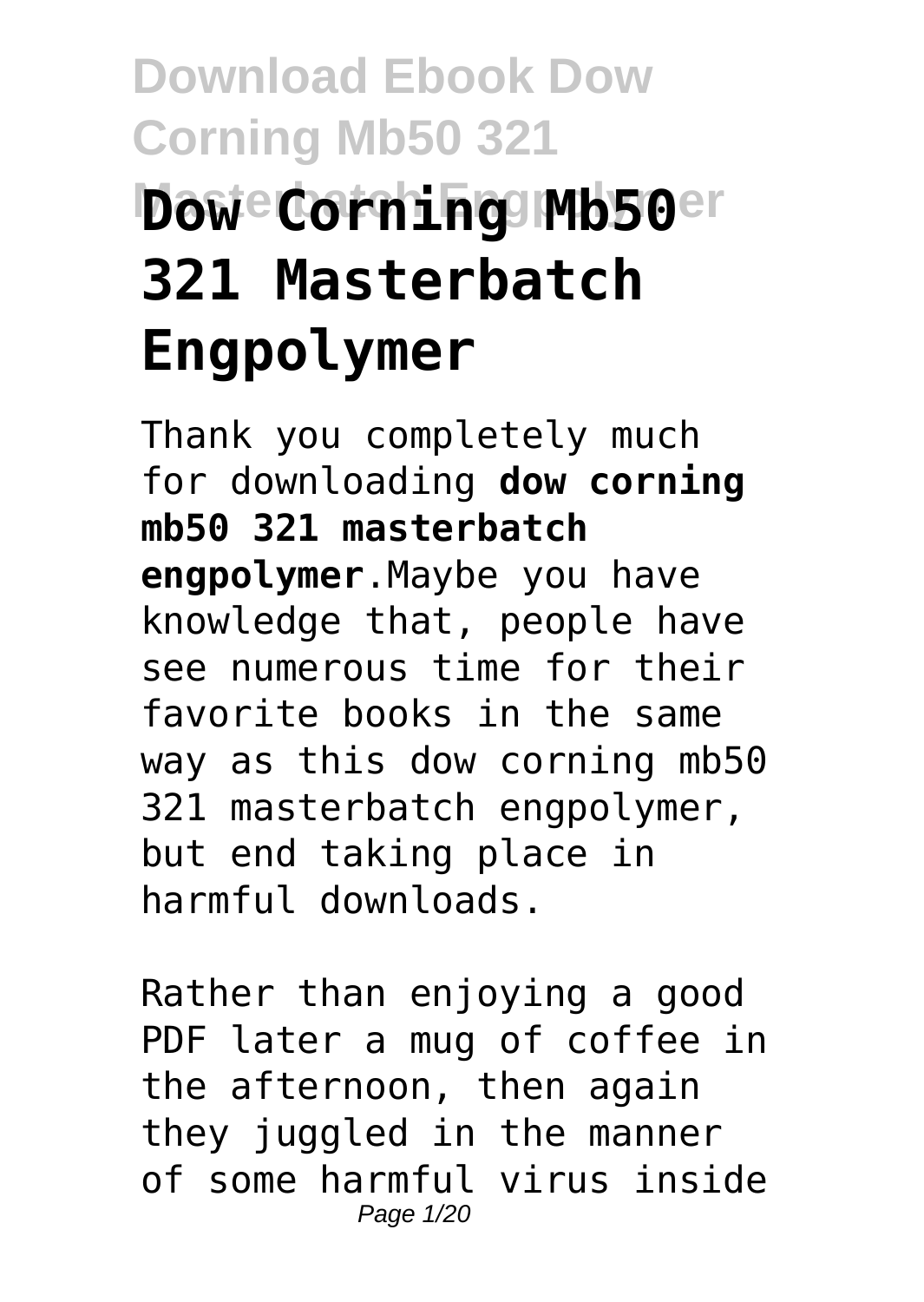**Mather computer Endow corning mb50 321 masterbatch engpolymer** is manageable in our digital library an online entrance to it is set as public in view of that you can download it instantly. Our digital library saves in multipart countries, allowing you to acquire the most less latency time to download any of our books with this one. Merely said, the dow corning mb50 321 masterbatch engpolymer is universally compatible in the manner of any devices to read.

PolyOne Masterbatch Capabilities **Pure Polymers Factory for Masterbatch** Page 2/20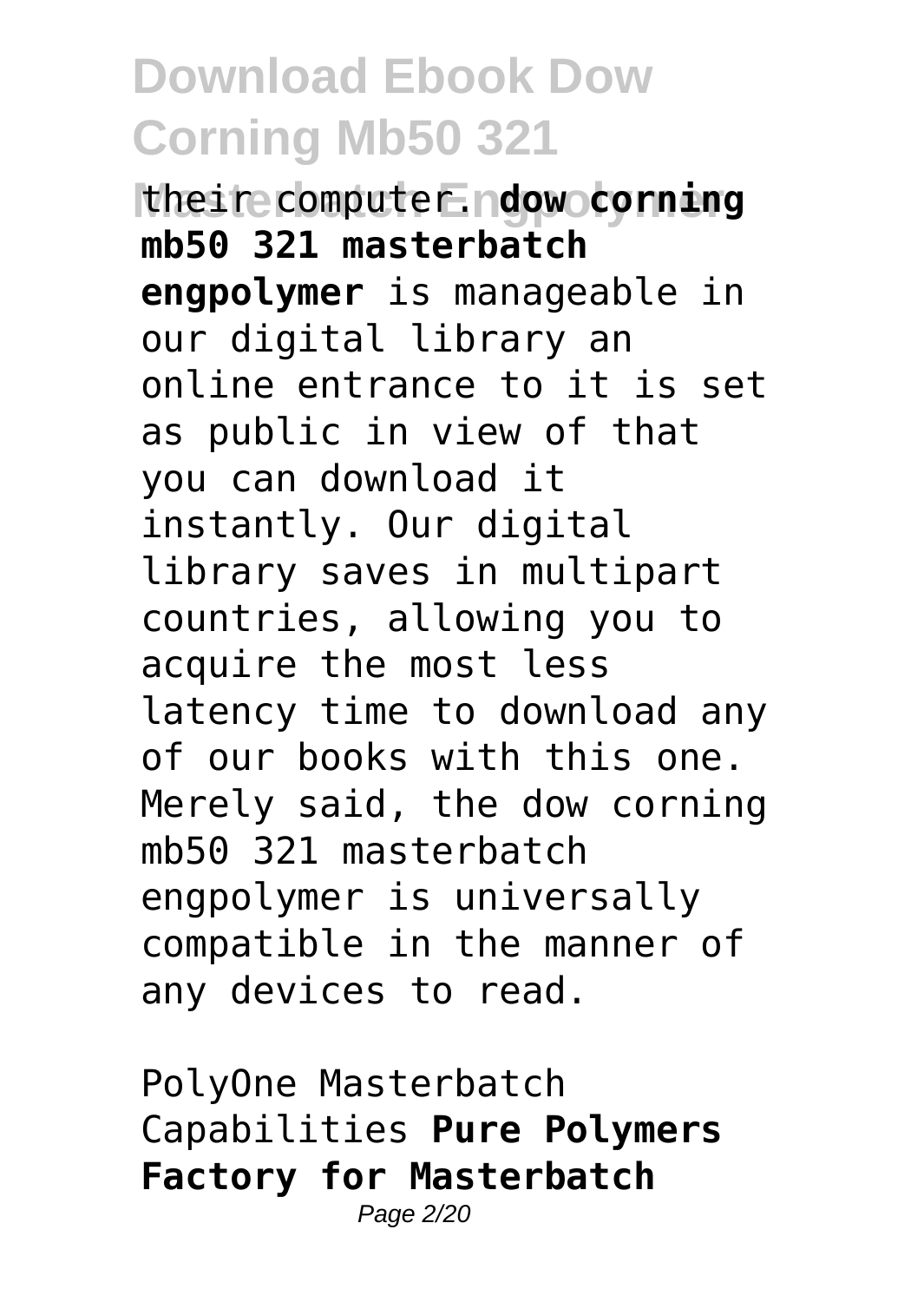**Masterbatch Engpolymer \u0026 Compounding** Inspiring Color Masterbatches for Thermoplastic Polyester Dow Corning® 52 Additive for Waterborne Coatings - Maximizing The Value **PolyOne Masterbatch Capabilities - Chinese Version**

UL94 Flame Bars Dow Corning Etching silicon wafers to make colorful Rugate optical filters (porous silicon) *RHOBARR™ Polyolefin Dispersion - A more sustainable, high performance coating color additive master batch production supplier* Masterbatches for Autotextiles Plastic Additives and Chemicals | Amcor IncHow To Page 3/20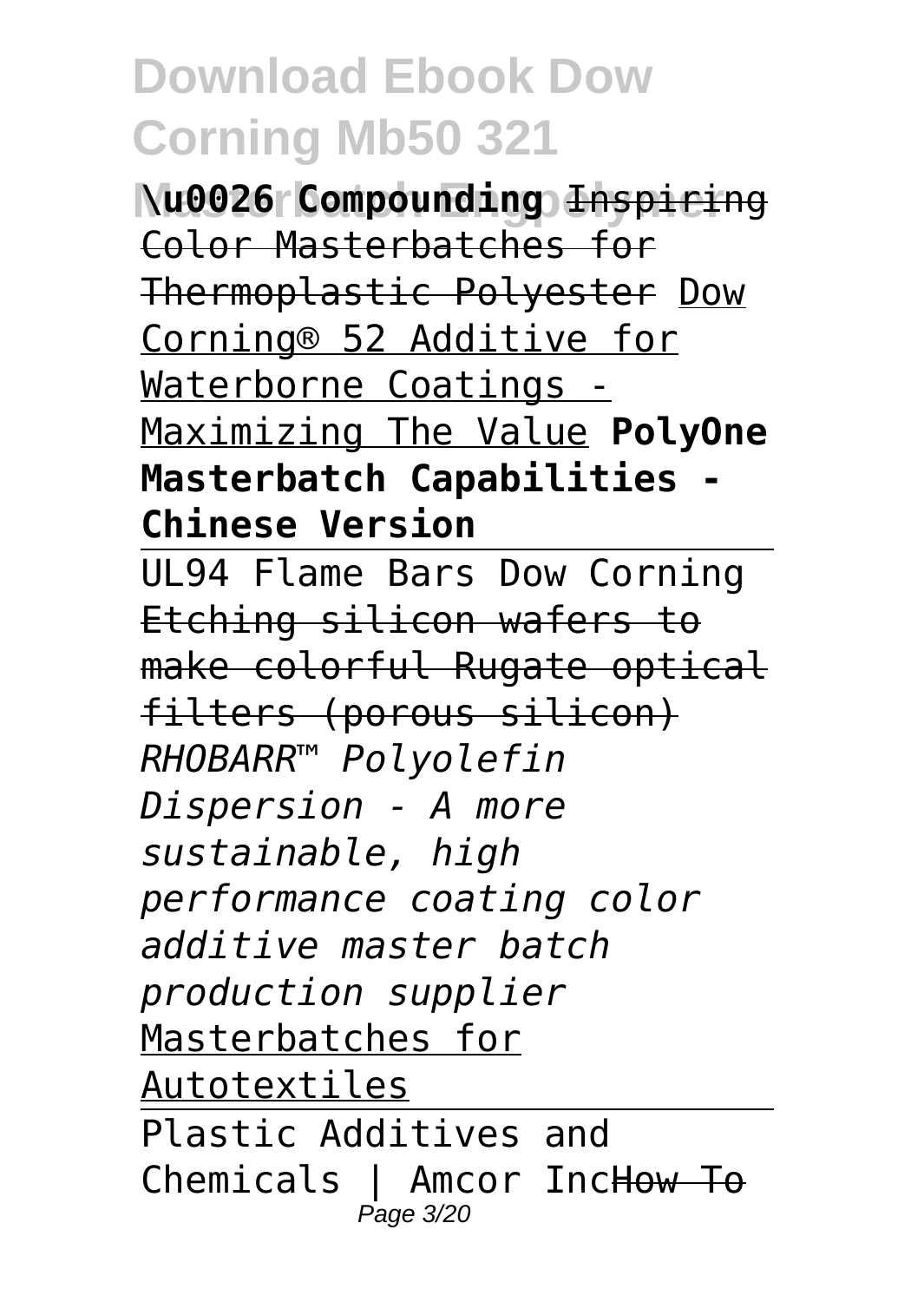Fiberglass Over Plywood<sub>le</sub>r BUSS Kneader TechnologyHigh-Speed Sorting Machine to Recycle Plastic An environmentally friendly process: plastics recycling at mtm plastics Simple Silicone Rubber Molds (no parting line) - Updated color masterbatch granulating machine-----0086 137 7626 4189 Making Plastic Rod Stock - Melting HDPE Milk Jugs twin screw extruder for color masterbatch How Plastic Bottles Are Recycled Into Polyester *Choosing Casting Resins* **Course Compounding: The art of mixing, reinforcing and incorporating additives to** Page 4/20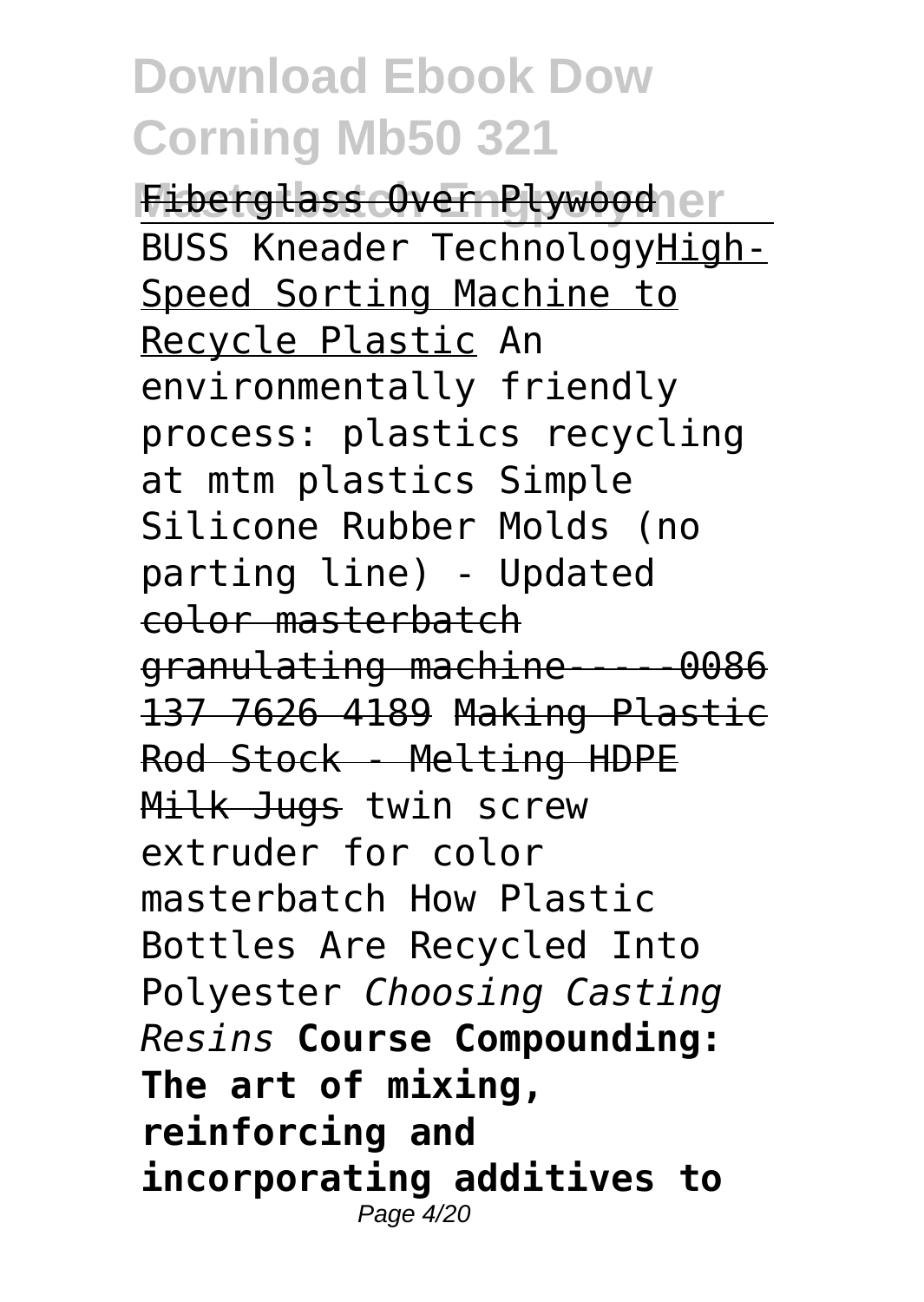**plastics** additivener *master batch production supplier* Lab Scale Compounder Mod-01 Lec-40 Polymer Additives (Contd.) Plastic Additives and Implications on Recycling Dow Webinar – Innovative Solutions to Polymer Modifier and Recycling Dow Packaging \u0026 Specialty Plastics and Newton Lab offer ProtectionPlus in Asia Pacific *Dow Corning Mb50 321 Masterbatch* DOW CORNING™ MB50-321 Masterbatch is a pelletized formulation containing 50% of an ultra-high molecular weight siloxane polymer dispersed in polypropylene (PP) homopolymer. Page 5/20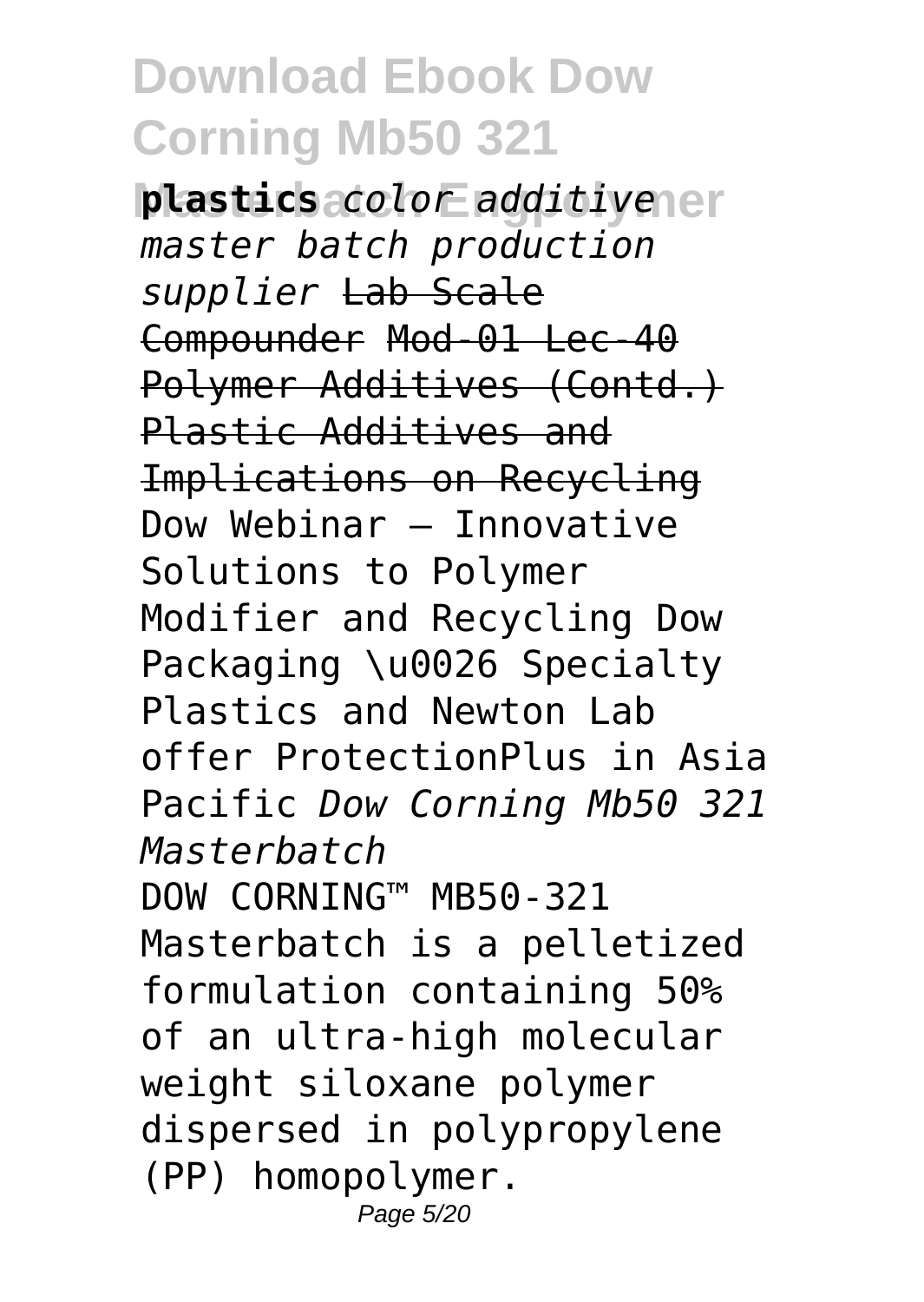**Download Ebook Dow Corning Mb50 321 Masterbatch Engpolymer** *DOW CORNING™ MB50-321 Masterbatch - DuPont datasheet* DOW€CORNING MB50321 Masterbatch is a pelletized formulation containing 50% of a functionalized ultrahigh molecular weight (UHMW) siloxane polymer. It is designed to be used as additive in resin compatible systems to improve processing and modify surface characteristics.

*DOW€CORNING® MB50321 Masterbatch - PromaPlast* Siloxane Additive, DOW CORNING MB50-321 Masterbatch is a pelletized formulation containing 50% of an ultra-Page 6/20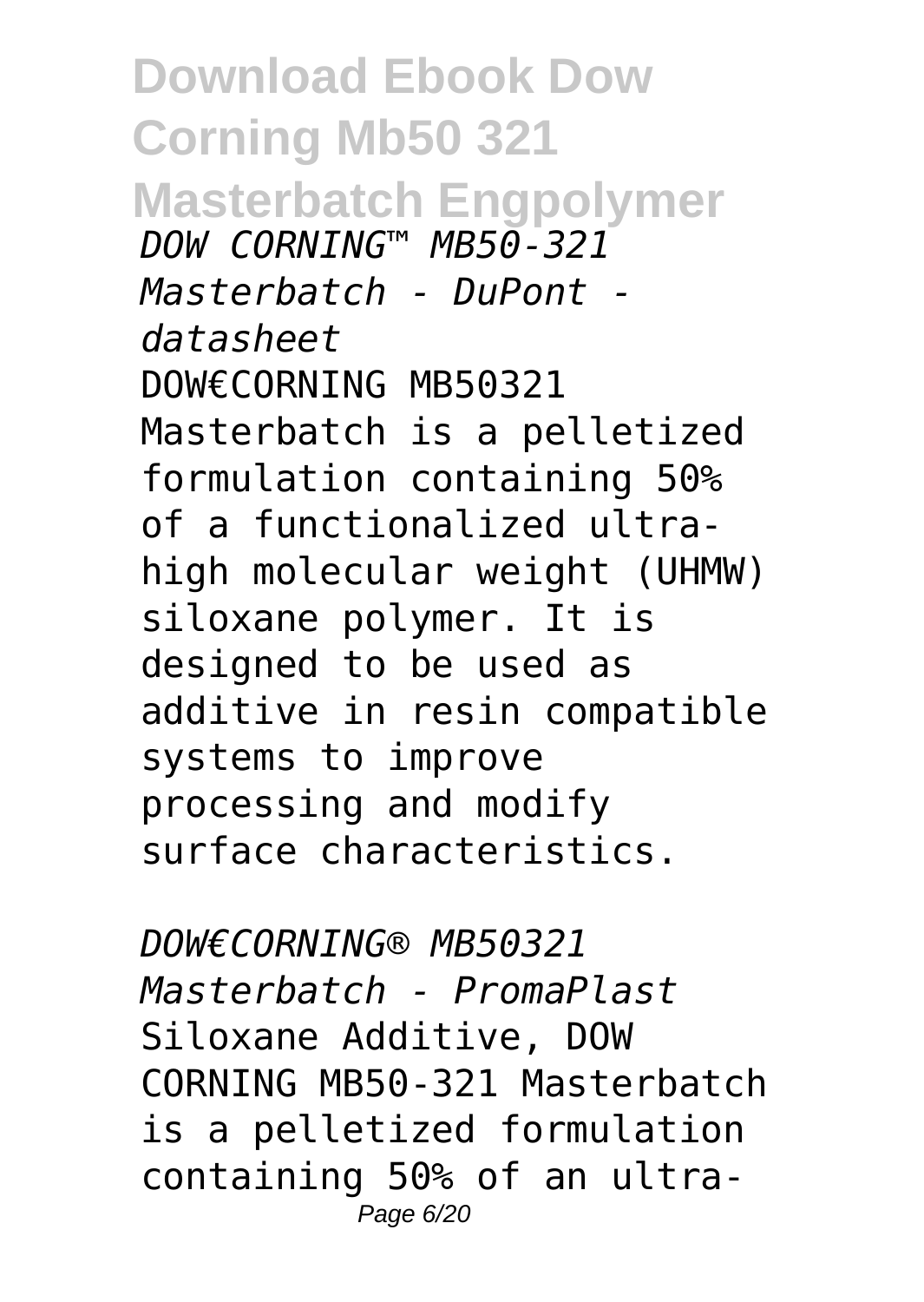high molecular weight mer siloxane polymer dispersed in polypropylene (PP) homopolymer. It is designed to be used as an additive in Multibase Dow Corning® MB50-0321 Siloxane Additive Distributor / Channel Partner of Dow Consumer Solutions-Dow Corning - Masterbatches - Silicone Masterbatch ...

*Dow Corning Mb50 321 Masterbatch Engpolymer* DOW CORNING™ masterbatch additives contain high or ultra-high molecular weight siloxane, pre-dispersed and/or reacted in a range of polymer carriers and specially engineered to Page 7/20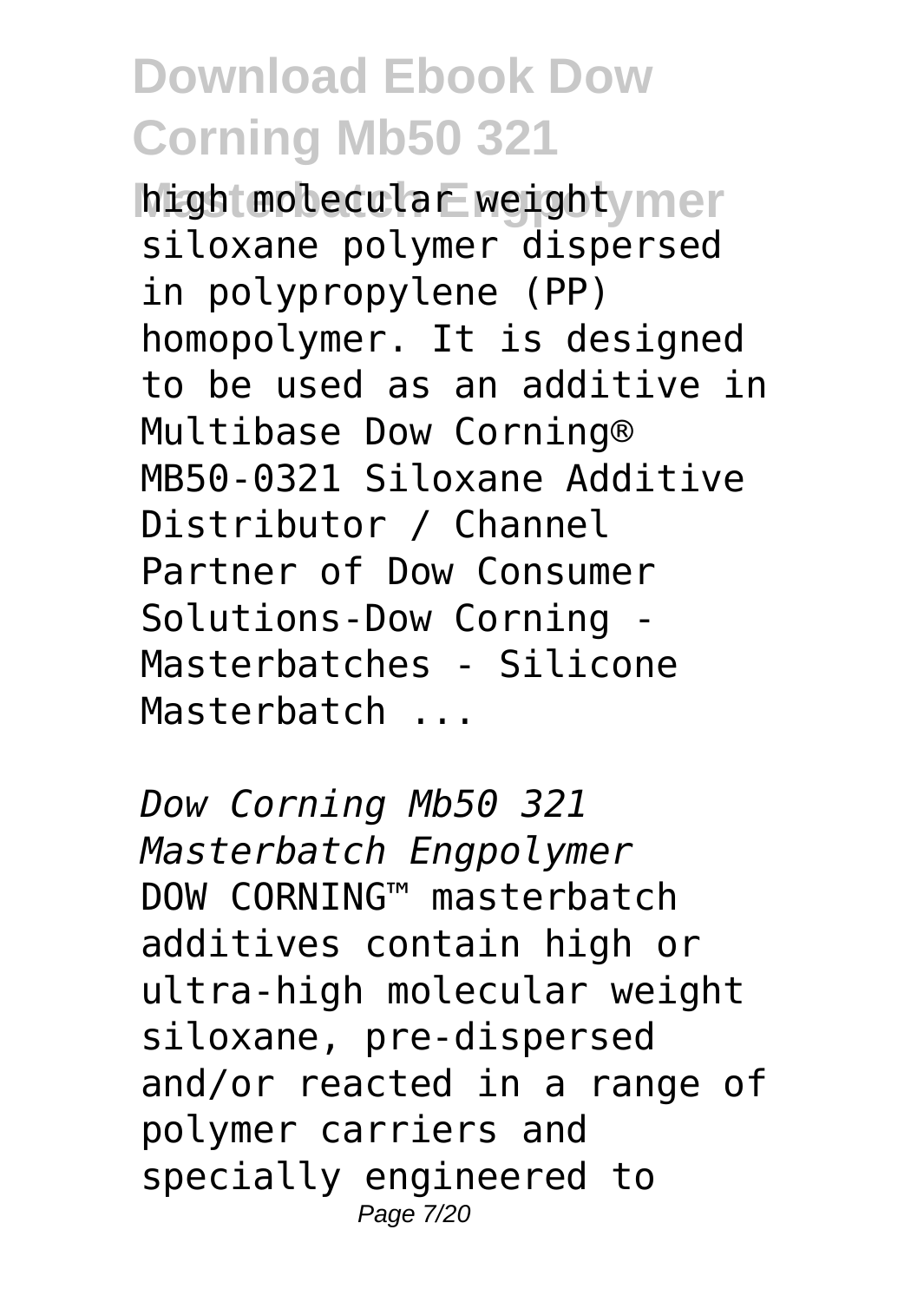deliver multiple denefits for greater design freedom and production efficiencies.

*DOW CORNING™ Masterbatch Products* Dow Corning Mb50 321 Masterbatch DOW€CORNING MB50321 Masterbatch is a pelletized formulation containing 50% of a functionalized ultra-high molecular weight (UHMW) siloxane polymer. It is designed to be used as additive in resin Page 4/26. Where To Download Dow Corning Mb50 321 Masterbatch Engpolymercompatible systems to improve processing and modify surface characteristics. DOW€CORNING Page 8/20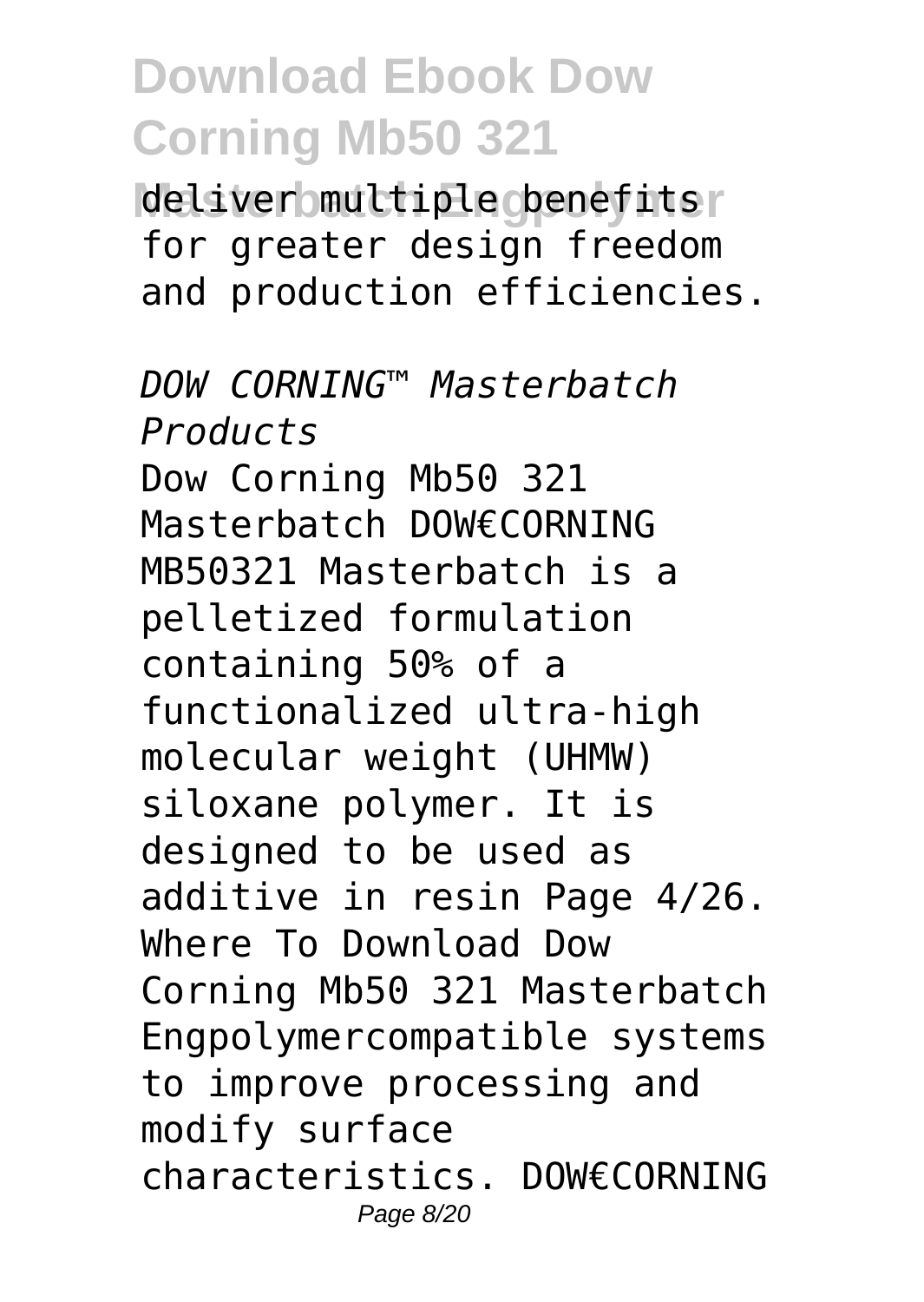# **Download Ebook Dow Corning Mb50 321 Masterbatch Engpolymer**

*Dow Corning Mb50 321 Masterbatch Engpolymer* DOW CORNING™ MB50-321 Masterbatch x 0 Documents Document Country Language Select All; Download Selected. DOW CORNING™ MB50-801 Masterbatch × 0 Documents. Document Country Language Select All; Download Selected. DOW CORNING™ MB50-802 Masterbatch × 0 Documents. Document Country Language Select All; Download Selected. DOW CORNING™ MB50-804 Masterbatch  $\times$  0 Documents. Document Country

...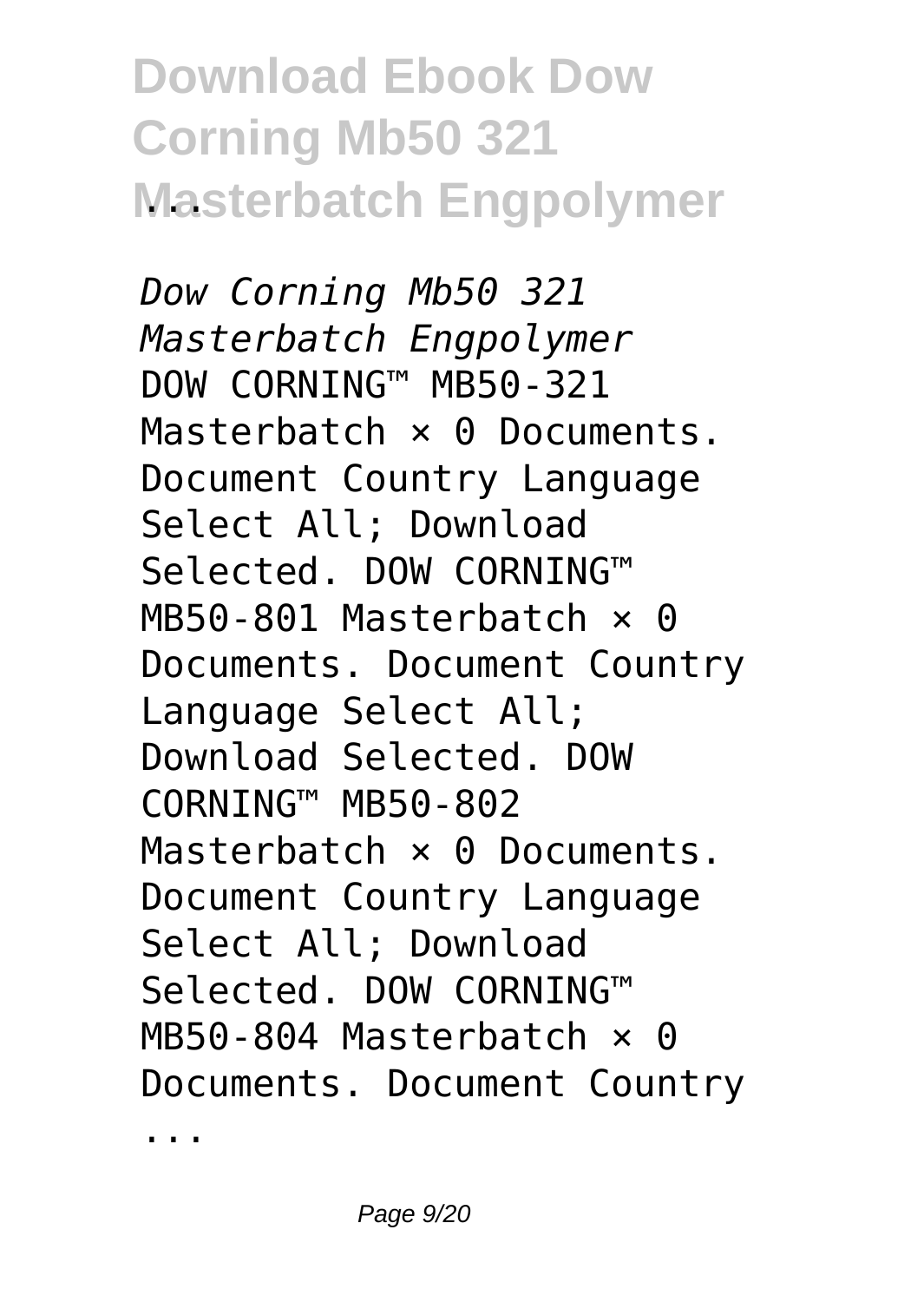#### **Masterbatch Engpolymer** *PROPERTIES EXTENSION WITH Si ADDITIVES*

Dow Corning Mb50 321 Masterbatch DOW€CORNING MB50321 Masterbatch is a pelletized formulation containing 50% of a functionalized ultra-high molecular weight (UHMW) siloxane polymer. It is designed to be used as additive in resin compatible systems to improve processing and modify surface characteristics.

*Dow Corning Mb50 321 Masterbatch Engpolymer* The DOW CORNING MB Series Masterbatches address these problems by supplying a high concentration of an ultra-Page 10/20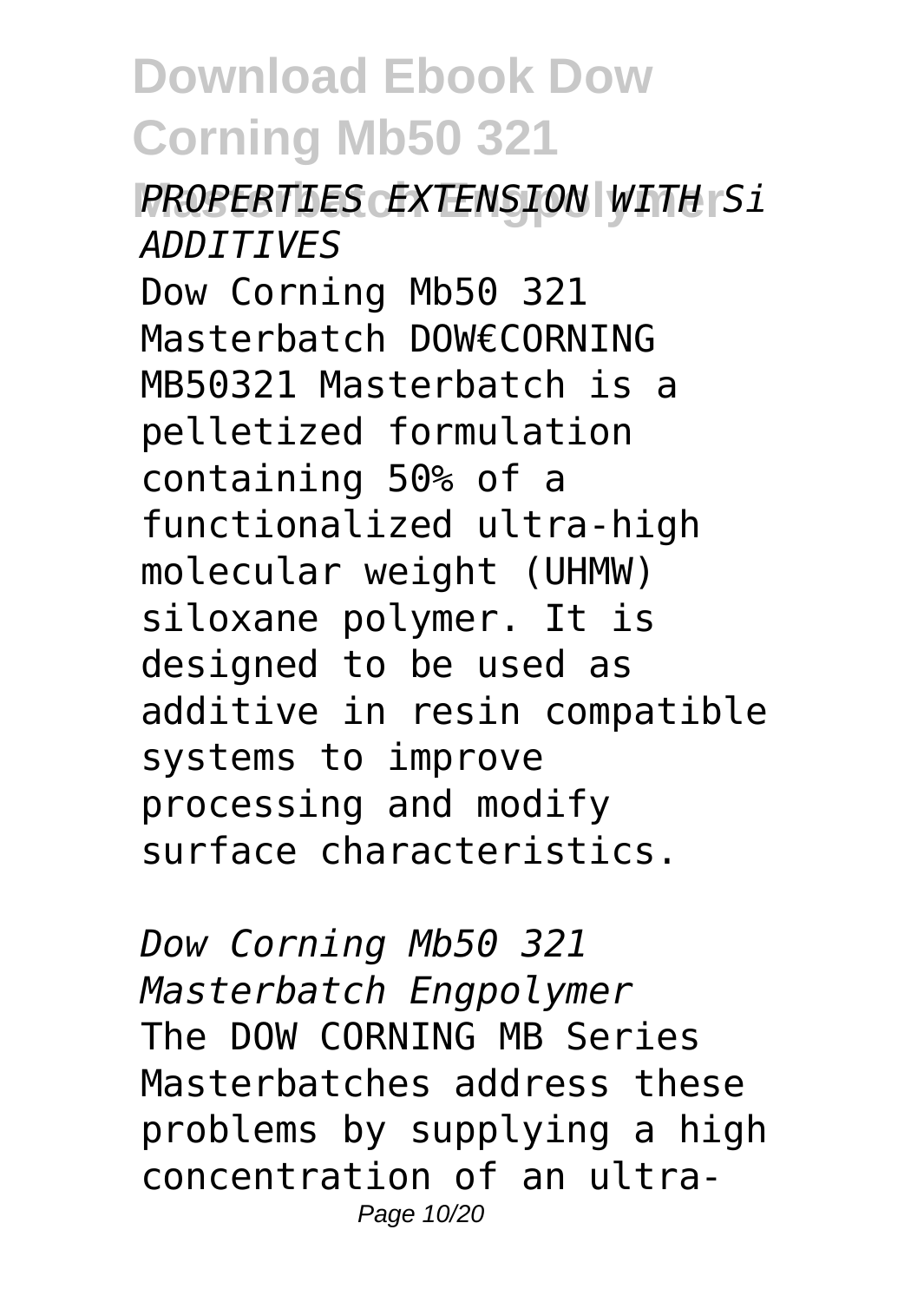high molecular weight (UHMW) siloxane as a dispersion in a dry pellet form in a variety of thermoplastics. The functionalized siloxane has unique advantages over standard polydimethylsiloxane (PDMS).

*DOW CORNING MB50-320 Masterbatch - PromaPlast* Online Library Dow Corning Mb50 321 Masterbatch Engpolymer Dow Corning Mb50 321 Masterbatch Engpolymer It's disappointing that there's no convenient menu that lets you just browse freebies. Instead, you have to search for your preferred genre, plus the word 'free' (free science fiction, or Page 11/20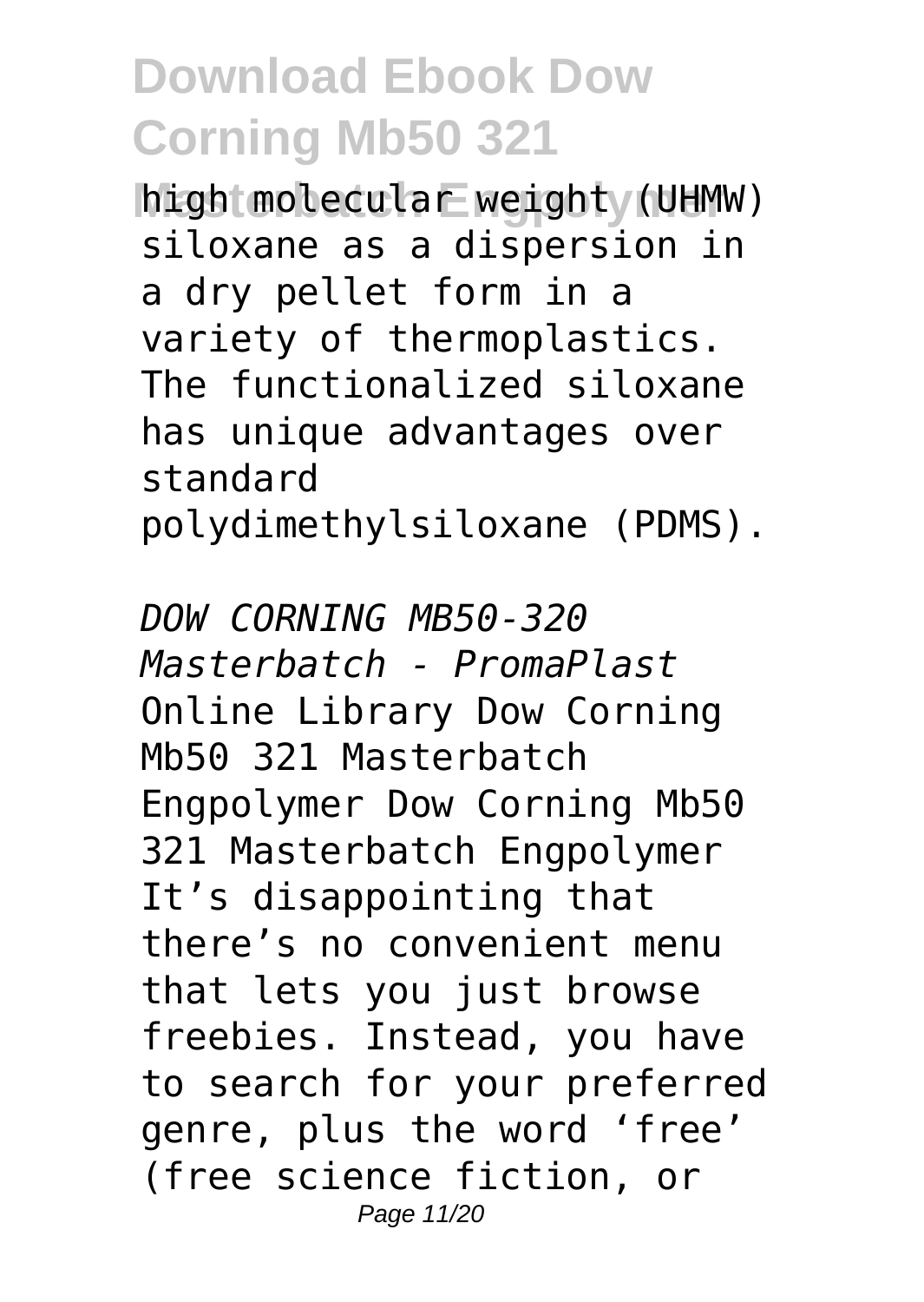free history, for example). It works well ...

*Dow Corning Mb50 321 Masterbatch Engpolymer* DOW CORNING™ MB50-320 Masterbatch is a pelletized formulation containing 50% of an ultra-high molecular weight siloxane polymer dispersed in EVA polymer.

*DOW CORNING™ MB50-320 Masterbatch - DuPont datasheet* DOW€CORNING MB50002 Masterbatch is a pelletized formulation containing 50% of an ultra-high molecular weight (UHMW) siloxane polymer dispersed in lowdensity polyethylene (LDPE). Page 12/20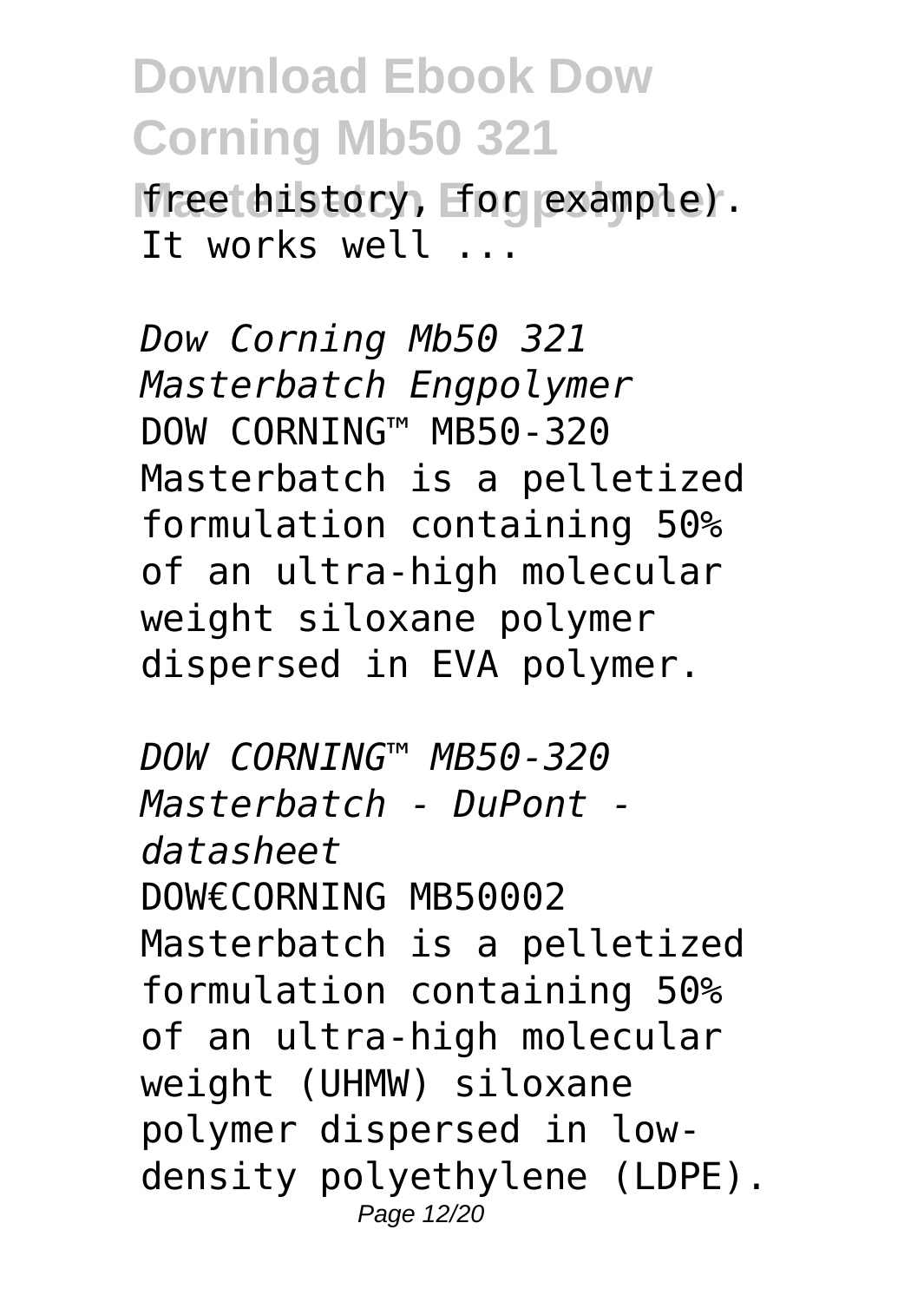**Download Ebook Dow Corning Mb50 321 Masterbatch Engpolymer** *DOW€CORNING® MB50002 Masterbatch - PromaPlast* dow corning masterbatch additives can help you: POLYOLEFINS. PO. POLYAMIDES. PA. POLYESTERS. PET. POLYCARBONATES. PC. POLYOXYMETHYLENE. POM. STYRENICS. S. Multibase, a Dow Corning company, has the compounding expertise to engineer plastics' properties beyond its historic limitations using silicone. Products\* Extend Enhance Reinforce Polymer Phase Compatibility Siloxane Concentration. Ultra ...

*Dow Corning® Brand Masterbatch Additives* Page 13/20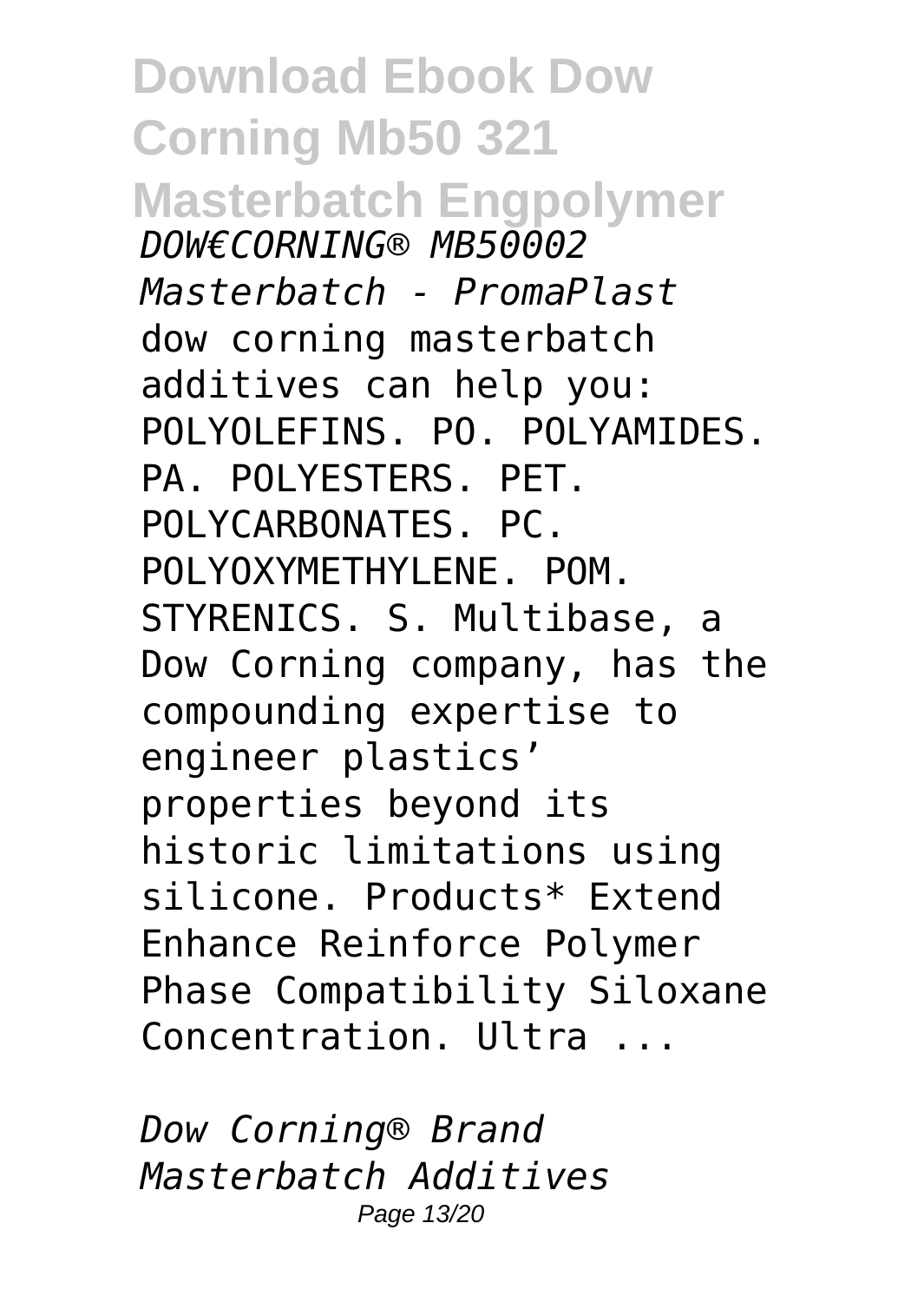**DOWs CORNING™ MB50-002 vmer** Masterbatch by DuPont is a processing aid and surface enhancer. It is an ultra high molecular weight siloxane masterbatch. It provides improved throughput, reduces extruder torque/pressure, improves mold release & organics and inorganics filler dispersion.

*DOW CORNING™ MB50-002 Masterbatch - DuPont datasheet* Dow Corning®MB50-315 Masterbatch is a pelletized formulation containing 50% of a functionalized ultrahigh molecular weight (UHMW) siloxane polymer dispersed Page 14/20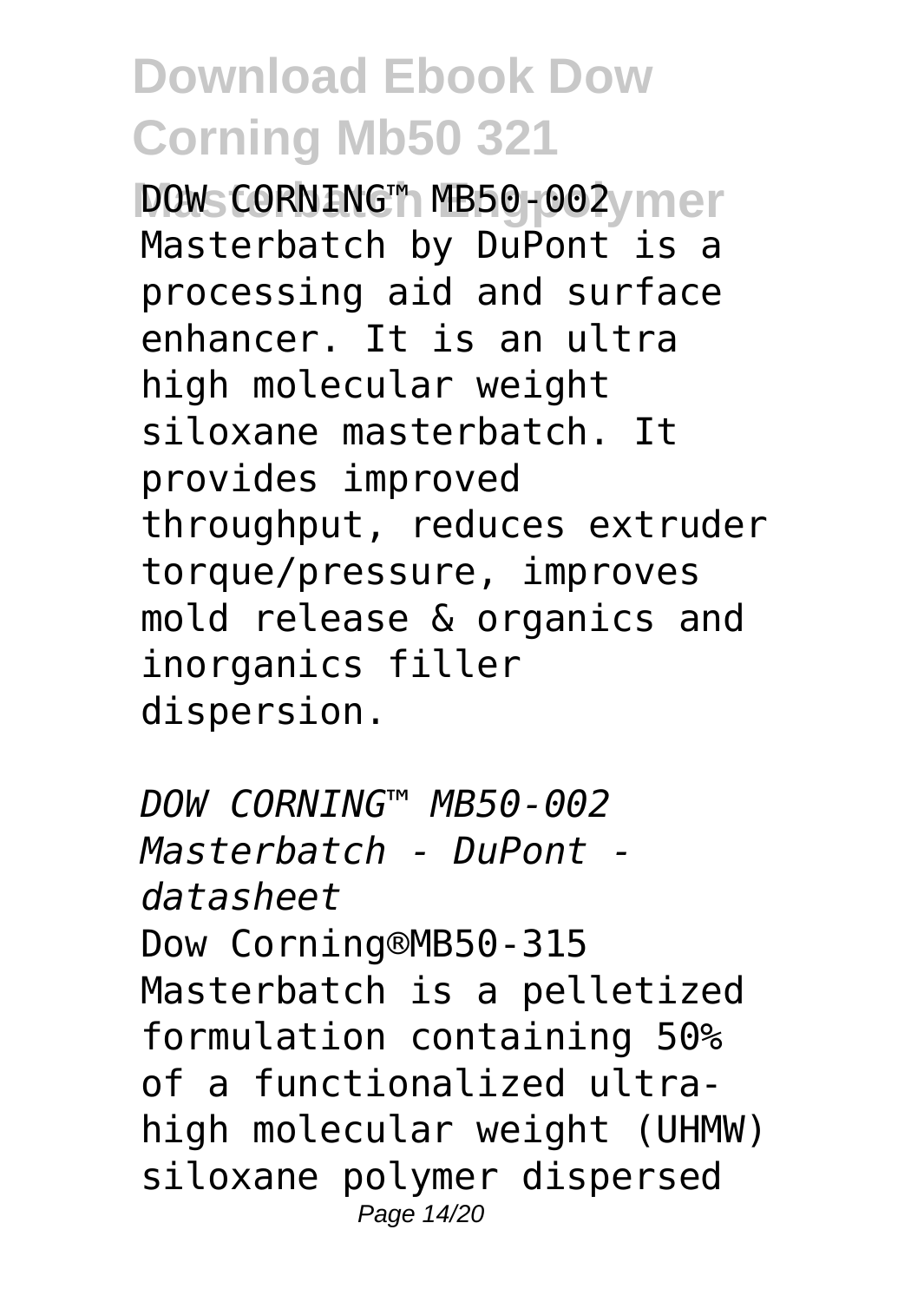in polycarbonate. It is er designed to be used as an additive in PC compatible systems to impart benefits such as processing improvements and modification of surface characteristics.

*Dow Corning® MB50-315 Masterbatch - PromaPlast* DOW CORNING™ MB50-807 Masterbatch by DuPont is a silica modified ultra-high molecular weight siloxane polymer dispersed in acrylonitrile butadiene styrene (ABS). Acts as a processing aid. It is compatible with PS, HIPS, ABS, PC-ABS and SAN.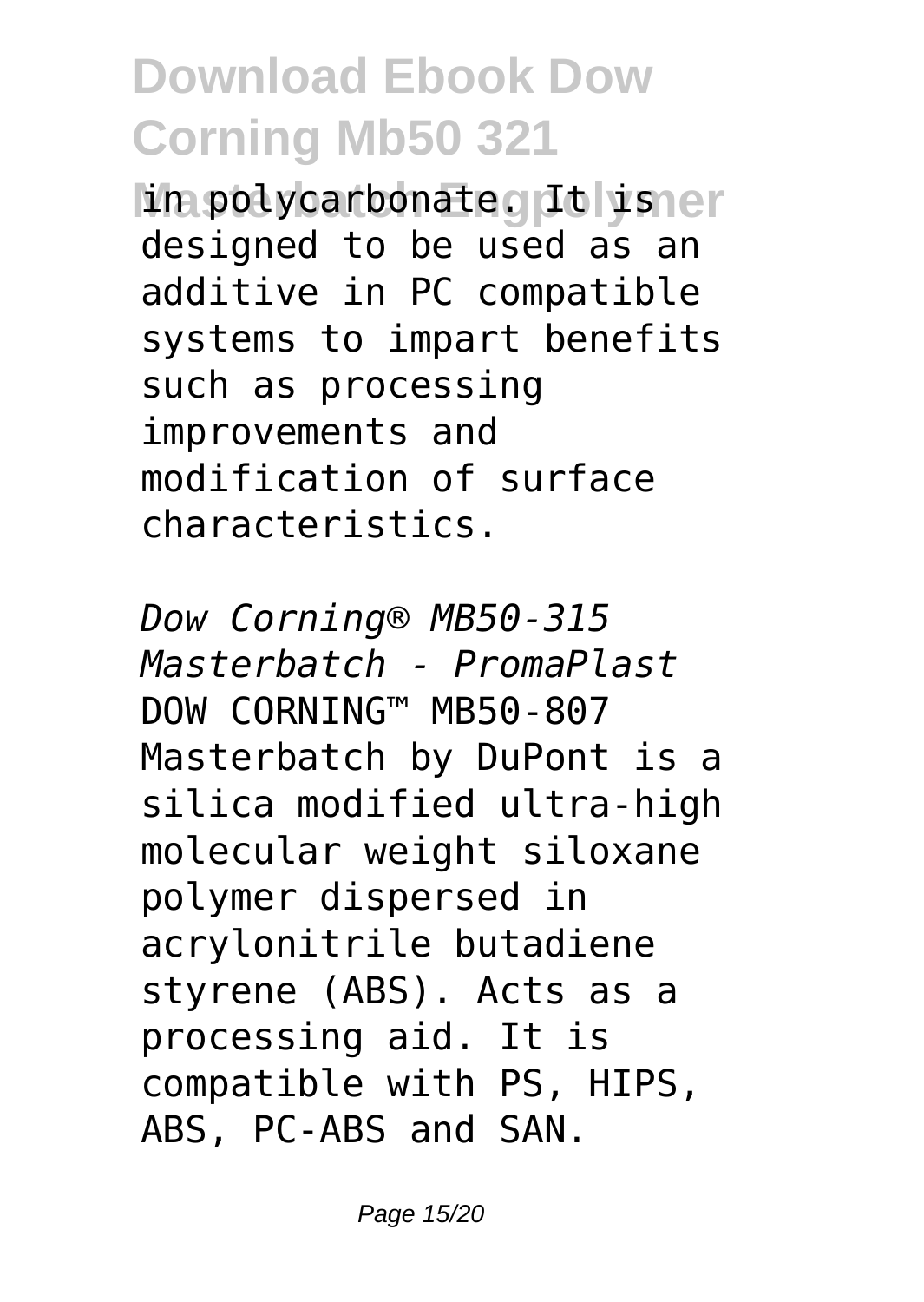**DOW CORNING™ MB50-807 mer** *Masterbatch - DuPont datasheet* MB.50-002: DOW CORNING MB50-002 Masterbatch is a pelletized formulation containing 50% of an ultrahigh molecular weight siloxane polymer dispersed in polyethylene (LDPE) homopolymer. LDPE (50%) 50%: MB.50-004: DOW CORNING MB50-004 Masterbatch is a pelletized formulation containing 50% of an ultrahigh molecular weight siloxane polymer dispersed in HIPS polymer. Polystyrene (50%) 50%: MB.50 ...

*Masterbatches - J. Allcock & Sons Ltd.*

Page 16/20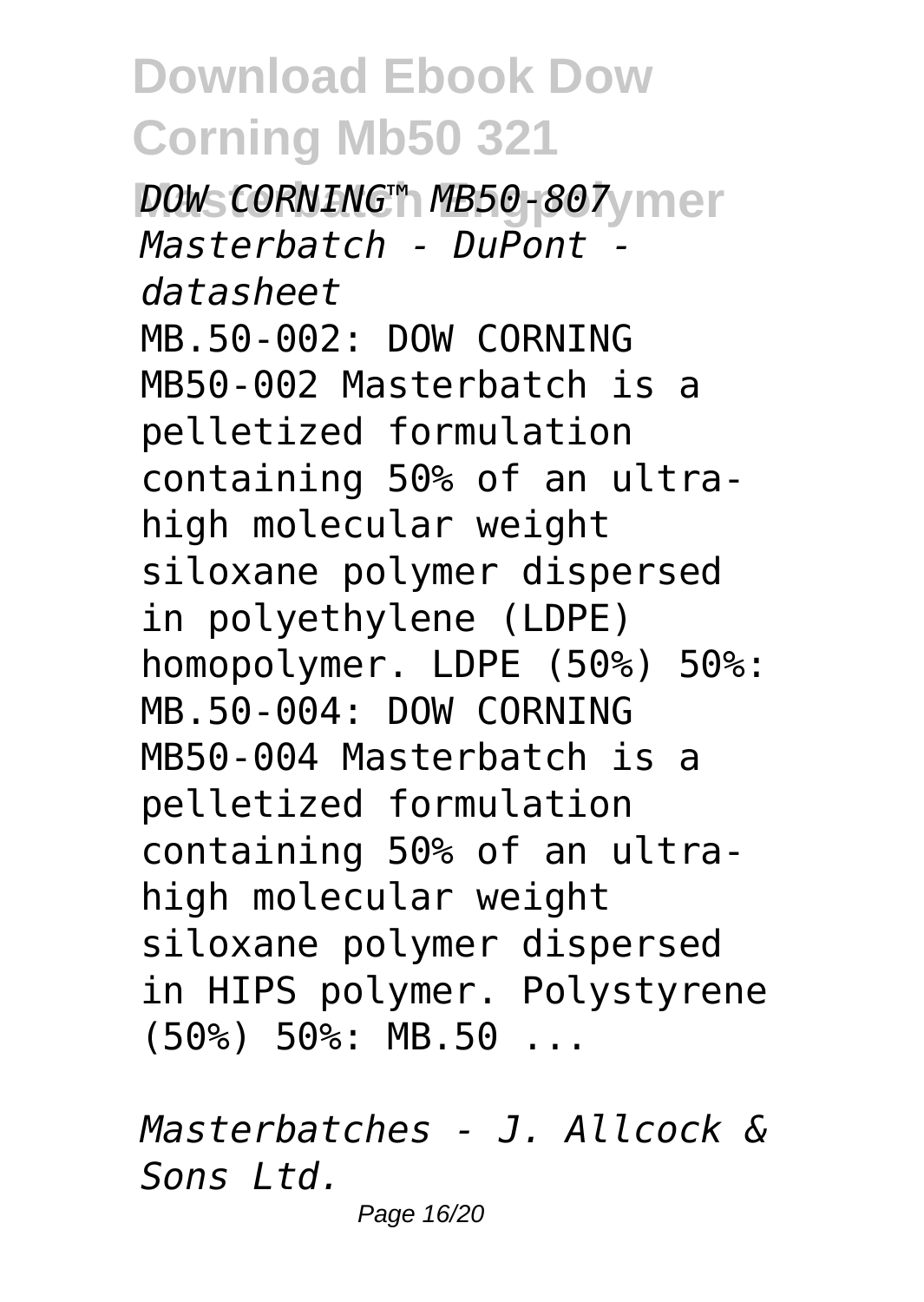**DESCRIPTION Downapolymer** Corning®MB50-001 Masterbatch is a pelletized formulation containing 50% of an ultrahigh molecular weight (UHMW) siloxane polymer. It is designed to be used as additive in polypropylene compatible systems to impart benefits such as processing improvements and modification When added to polypropylene or of surface characteristics.

*Product Information Plastics - Silicone,Dow Corning ...* DOW CORNING™ MB50 321 Masterbatch DuPont datasheet DOW CORNING™ MB50 321 Masterbatch Technical Datasheet Supplied by DuPont Page 17/20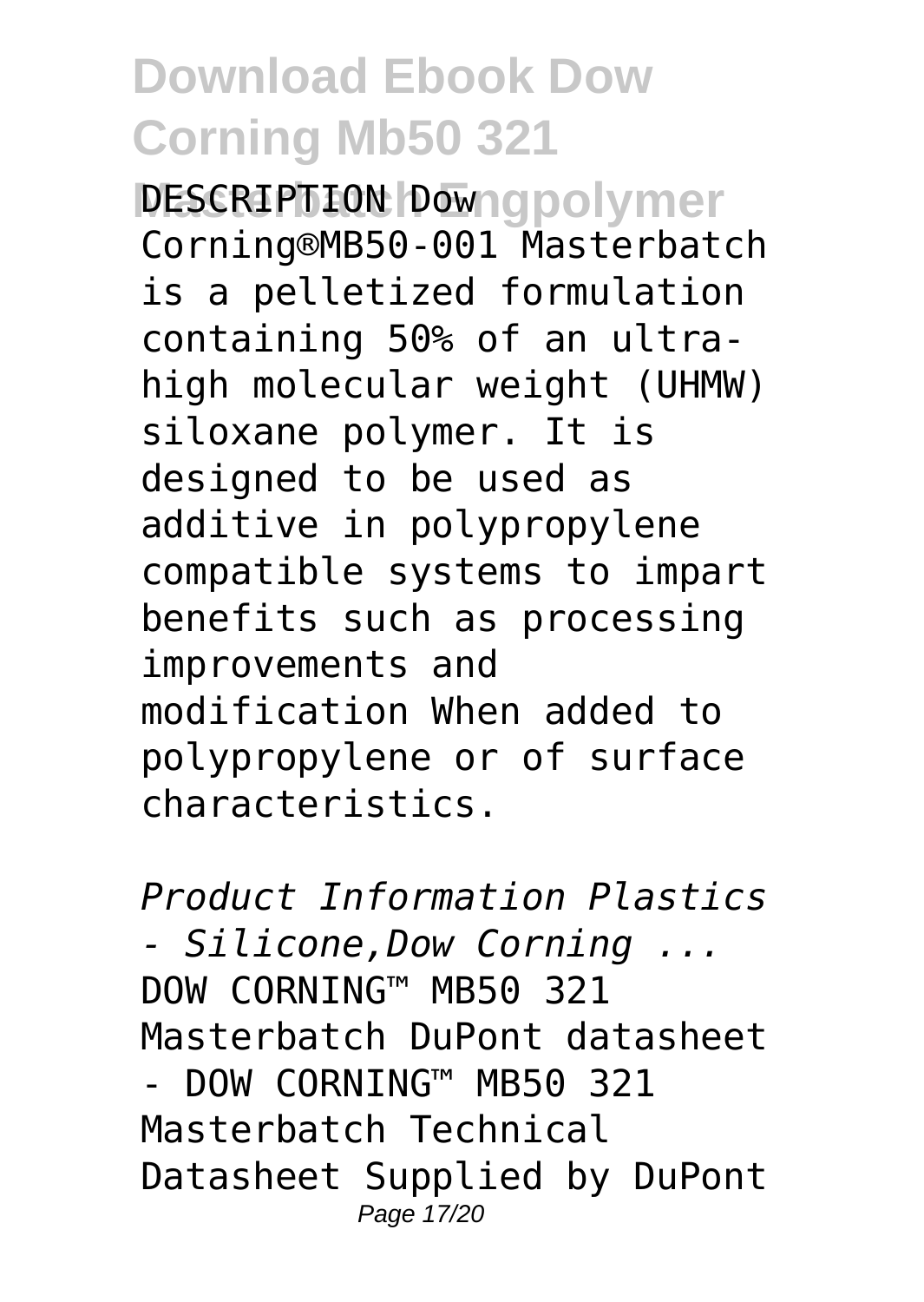**Ttaisedesigned to be used as** an additive in polypropylene compatible systems to impart benefits such as processing improvements and modification of surface characteristics an ultra high molecular weight siloxane as a dispersion in a dry pellet form in a variety of ...

*Dow Corning Mb50 321 Masterbatch Engpolymer* For enhanced anti-scratch performance in glass fiberreinforced PA compounds, Dow Corning®MB50-011 Masterbatch is the material of choice. At loadings of 1.5-2.0 wt%, this masterbatch delivers improved surface properties Page 18/20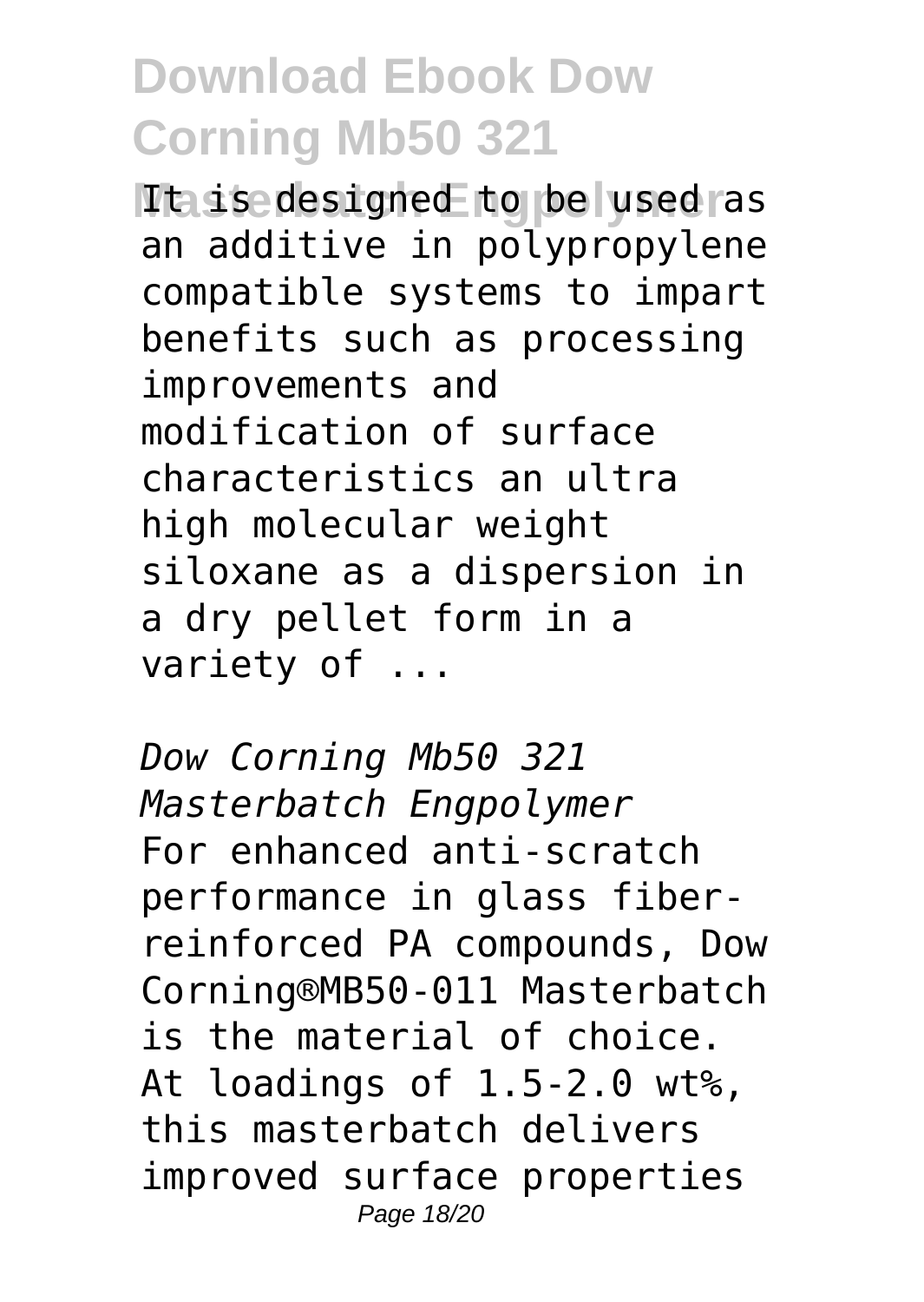and resistance to polymer scratching. Dow Corning®MB50-011 Masterbatch also provides some COF reduction benefits, more so in neat PA.

*Silicone-Based Additives for Polyamide Compounds* DOW CORNING™ MB50-313 Masterbatch by DuPont imparts processing improvements and modification of surface characteristics. It is a pelletized formulation containing 50% of an ultrahigh molecular weight siloxane polymer dispersed in LLDPE polymer. DOW CORNING™ MB50-313 Masterbatch is FDA approved. Page 19/20